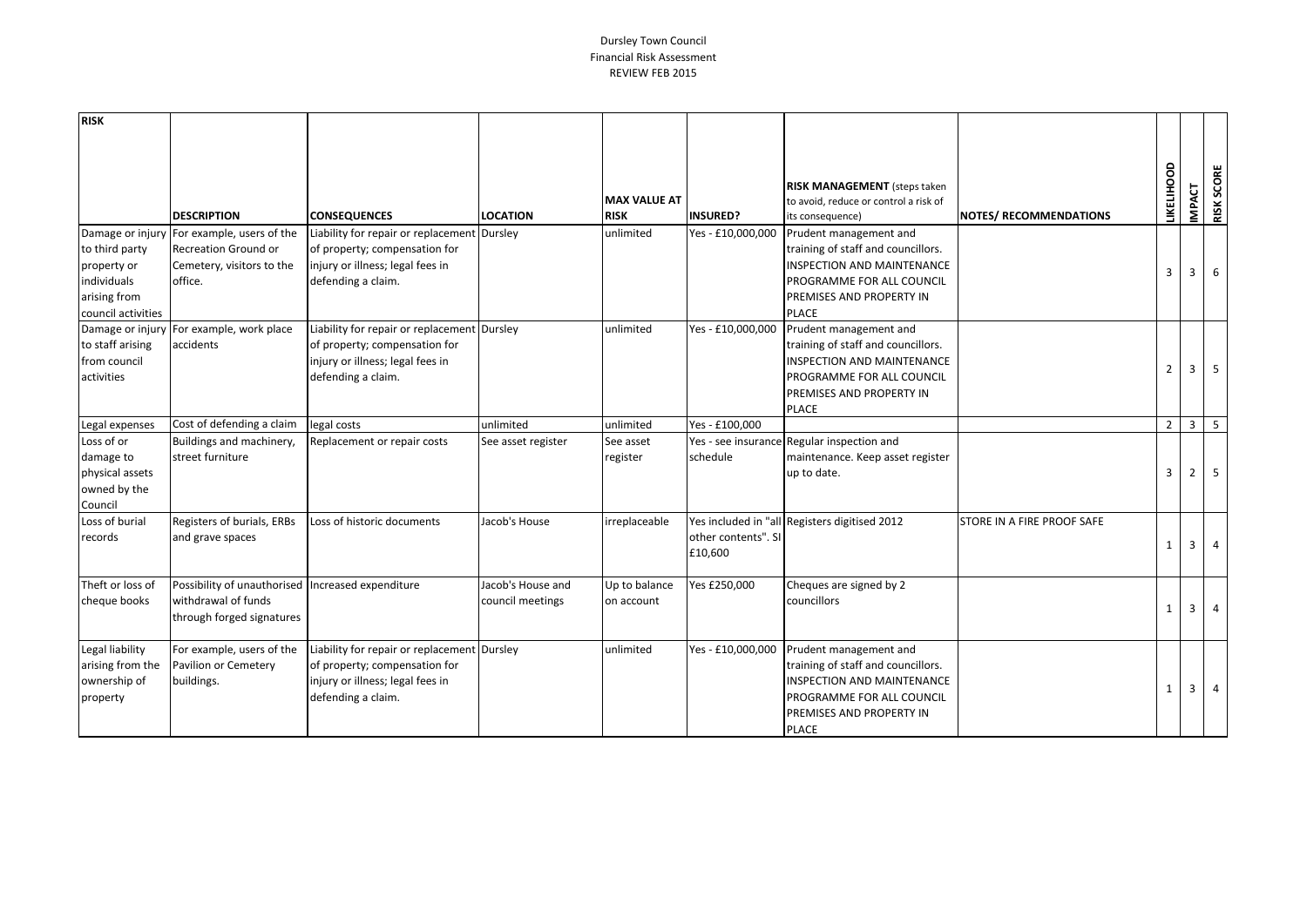## Dursley Town Council Financial Risk Assessment REVIEW FEB 2015

| caused by<br>contractors<br>working for the<br>Council | Damage or injury For example, alarm<br>monitoring, grass cutting,<br>tree work                                                  | Council may be liable if the<br>contractors does not have<br>adequate insurance or if work is<br>not properly supervised and<br>managed. | Dursley                       | unlimited                                                 | Yes - £10,000,000                                                                          | <b>ANNUAL CHECK OF</b><br><b>CONTRACTORS' LIABILITY</b><br><b>INSURANCE ALL CONTRACTORS</b><br><b>REQUIRED TO SUPPLY RISK</b><br>ASSESSMENTS AND METHOD<br><b>STATEMENTS WHERE</b><br><b>APPROPRIATE</b> |                                                                                                                      | 1              | 3              | $\overline{4}$          |
|--------------------------------------------------------|---------------------------------------------------------------------------------------------------------------------------------|------------------------------------------------------------------------------------------------------------------------------------------|-------------------------------|-----------------------------------------------------------|--------------------------------------------------------------------------------------------|----------------------------------------------------------------------------------------------------------------------------------------------------------------------------------------------------------|----------------------------------------------------------------------------------------------------------------------|----------------|----------------|-------------------------|
| standing<br>accounts                                   | Fraudulent use of Fraud by staff or account<br>companies                                                                        | Increased expenditure                                                                                                                    | Gloucestershire               | unlimited                                                 | Employee<br>dishonesty<br>£100,000 Account against invoices.<br>companies - not<br>insured | Staff sign for goods and dockets<br>are sent to the clerk for checking                                                                                                                                   | RECOMMEND A LIMIT FOR EACH<br>STANDING ACCOUNT ABOVE WHICH<br>TELEPHONE AUTHORISATION FROM<br>THE CLERK IS REQUIRED. | $\mathbf{1}$   | $\overline{3}$ | $\overline{4}$          |
| Libel and slander                                      | Claims for defamation<br>against staff or councillors                                                                           | Legal costs and damages                                                                                                                  | unlimited                     | unlimited                                                 | Yes - £10,000,000                                                                          |                                                                                                                                                                                                          |                                                                                                                      | 1              | $\overline{3}$ | $\overline{4}$          |
| Members and<br>officers liability                      | Legal actions against<br>members or officers                                                                                    | Legal costs and damages                                                                                                                  | unlimited                     | unlimited                                                 | Yes £250,000                                                                               |                                                                                                                                                                                                          |                                                                                                                      | $\mathbf{1}$   | $\overline{3}$ | $\overline{4}$          |
| Loss of use of<br>Pavilion                             | Fire or other damage to<br>building, denial of access                                                                           | Loss of hire fees, hire of<br>temporary building                                                                                         | Recreation<br>ground/Pavilion | £12,000 No                                                |                                                                                            | Fire and security alarms                                                                                                                                                                                 |                                                                                                                      | $\overline{2}$ | $\overline{2}$ | $\overline{4}$          |
| Overpayment                                            | or services, by not<br>checking alternative prices impairs cash flow.<br>or suppliers                                           | Paying too much for goods Council does not achieve value<br>for money, exceeds budgets and                                               | Dursley                       | unlimited                                                 | No                                                                                         | Financial regulations stipulate the<br>number of quotations required,<br>depending on the value and when<br>tenders are required.                                                                        |                                                                                                                      | 3              | 1              | $\overline{4}$          |
| Bank or other<br>investment<br>company failure         | Bankruptcy or other<br>collapse of a bank holding<br>council funds                                                              | Loss of reserve funds                                                                                                                    | unlimited                     | to be<br>determined                                       | <b>No</b>                                                                                  | Spread risk by using more than<br>one bank. Investment policy<br>adopted 2012                                                                                                                            |                                                                                                                      | 1              | $\overline{2}$ | $\overline{3}$          |
| Loss of use of<br>office                               | Fire or other damage to<br>building, denial of access                                                                           | Increase in cost of working - hire<br>of alternative premises, travel<br>costs                                                           | Jacob's House                 |                                                           | £20,000 Yes ICOW £50,000<br>but there are<br>some lower limits<br>for specific risks.      | Fire and security alarms                                                                                                                                                                                 | 1) DEVELOP BUSINESS CONTINUITY<br><b>PLAN</b>                                                                        | 1              | $\overline{2}$ | $\overline{3}$          |
| Insufficient cash<br>in general<br>reserve             | Insufficient cash available<br>either through unexpected commitments<br>expenses or too much<br>money tied up in<br>investments | Inability to meet financial                                                                                                              | Jacob's House                 | Unknown                                                   | No                                                                                         | Investment policy adopted 2012                                                                                                                                                                           |                                                                                                                      | $\mathbf{1}$   | $\overline{2}$ | $\overline{3}$          |
| Uninsured losses                                       | Insurance cover or sums<br>insurance are inadequate                                                                             | Claims are either not paid or<br>settlements reduced due to the<br>application of average.                                               | unlimited                     | unlimited                                                 | No                                                                                         | Insurance should be kept up to<br>date and reviewed annually                                                                                                                                             |                                                                                                                      | $\mathbf{1}$   | $\overline{2}$ | $\overline{3}$          |
| Accidents to<br>members and<br>officers                | Injury or death                                                                                                                 | Payment of compensation                                                                                                                  | unlimited                     | up to £40,000<br>for staff,<br>£20,000 for<br>councillors |                                                                                            |                                                                                                                                                                                                          |                                                                                                                      | 1              | $\overline{2}$ | $\overline{\mathbf{3}}$ |